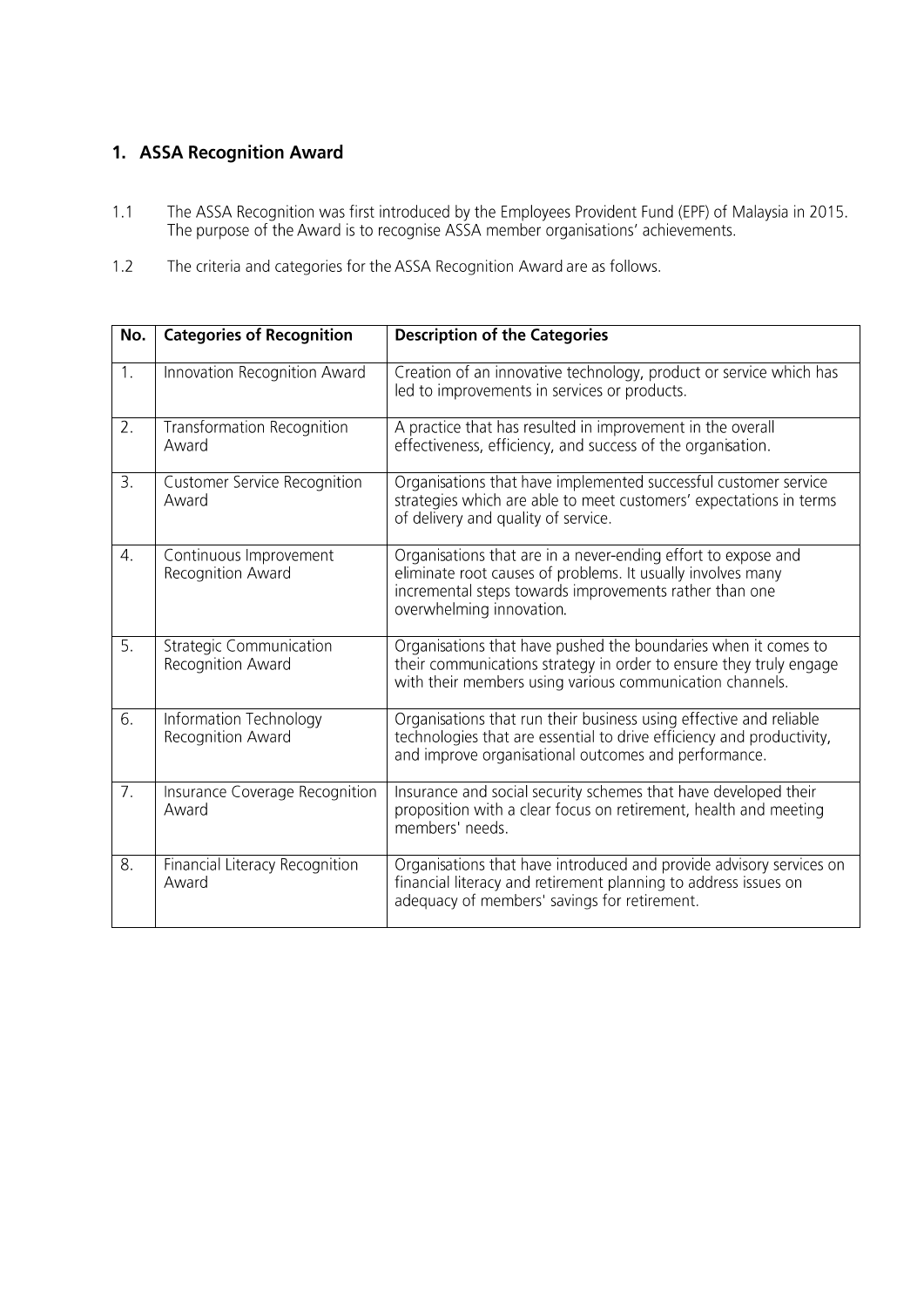## **WRITE UP TEMPLATE**

| <b>CATEGORY</b>                                            |                | Information Technology Recognition Award                                                                                                                                                                                                                                                                                                                                                                                                                                                                                                                                                                                                                                                                                                                                                                                                                                                                                                                                                                                                                                                                                            |
|------------------------------------------------------------|----------------|-------------------------------------------------------------------------------------------------------------------------------------------------------------------------------------------------------------------------------------------------------------------------------------------------------------------------------------------------------------------------------------------------------------------------------------------------------------------------------------------------------------------------------------------------------------------------------------------------------------------------------------------------------------------------------------------------------------------------------------------------------------------------------------------------------------------------------------------------------------------------------------------------------------------------------------------------------------------------------------------------------------------------------------------------------------------------------------------------------------------------------------|
| <b>ORGANISATION</b>                                        |                | Central Provident Fund Board (CPFB), Singapore                                                                                                                                                                                                                                                                                                                                                                                                                                                                                                                                                                                                                                                                                                                                                                                                                                                                                                                                                                                                                                                                                      |
| <b>CONTACT</b><br><b>PERSON</b>                            |                | Name: Hari Kishan Ramesh Kumar<br>Contact Number: +65 62022558                                                                                                                                                                                                                                                                                                                                                                                                                                                                                                                                                                                                                                                                                                                                                                                                                                                                                                                                                                                                                                                                      |
| <b>NAME OF</b><br><b>PROJECT</b>                           | $\ddot{\cdot}$ | <b>CPF Online Nomination</b>                                                                                                                                                                                                                                                                                                                                                                                                                                                                                                                                                                                                                                                                                                                                                                                                                                                                                                                                                                                                                                                                                                        |
| <b>OBJECTIVE AND</b><br><b>NATURE OF</b><br><b>PROJECT</b> |                | The CPF Online Nomination system allows members to make their CPF<br>nomination conveniently and securely in the comfort of their own homes.                                                                                                                                                                                                                                                                                                                                                                                                                                                                                                                                                                                                                                                                                                                                                                                                                                                                                                                                                                                        |
| <b>WHY IT</b><br><b>SHOULD BE</b><br><b>RECOGNISED</b>     |                | Allowing CPF members to make their nomination online is a big shift from the<br>traditional mindset that nominations should only be made in person; and in<br>the presence of physical witnesses.<br>Tapping on technology, the CPF Board now allows members to make CPF<br>nominations without having to physically visit a service centre or mailing in a<br>hardcopy form, and not compromise the security and validity of the CPF<br>nomination. Members are also able to appoint the two required witnesses<br>digitally, which makes it easier for overall coordination.<br>This has benefitted members with mobility challenges, as they are now able<br>to complete their CPF nomination without making any special arrangements<br>to physically visit the service centres.<br>The introduction of CPF Online nomination has been widely received by CPF<br>members, as it has brought about greater convenience for members to make<br>arrangements for their CPF savings when they pass on. which is evident<br>through the 13% increase of nominations made digitally in 2020 compared<br>to the same period last year. |
| <b>SUMMARY OF</b><br>THE PROJECT                           | $\ddot{\cdot}$ | Under the CPF Act, a CPF member's CPF savings cannot be distributed by a<br>will upon their demise. This is to ensure that the CPF savings are protected<br>from creditors and can safely reach the hands of the member's nominees.<br>As such, members who wish to distribute their remaining CPF upon their<br>demise are required to make a CPF nomination to ensure that their savings<br>are distributed according to their wishes. Members who do not make a CPF<br>nomination would have their remaining CPF savings transferred to the<br>Public Trustee Office which will then distribute the savings according to the<br>intestacy laws of Singapore.<br>The previous nomination process would require members to fill up a<br>hardcopy nomination form in the presence of 2 witnesses. As the<br>nomination process is highly sensitive, many members would choose to                                                                                                                                                                                                                                                    |